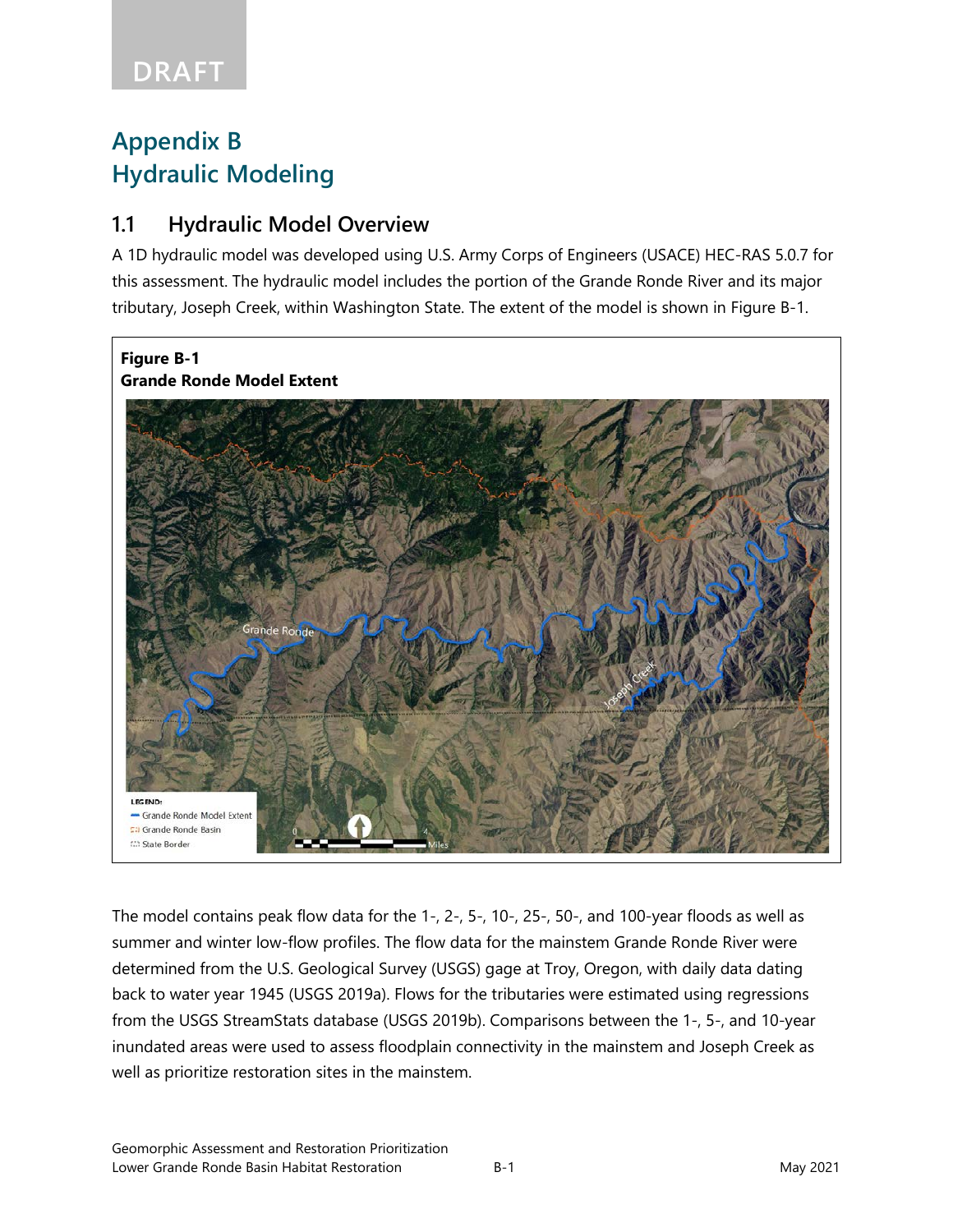### **1.2 Hydraulic Model Development**

#### *1.2.1 Model Data*

#### **1.2.1.1 LiDAR Data**

The 1D model is based on a topobathymetric Light Detection and Ranging (LiDAR) dataset gathered by Quantum Spatial, Inc. (QSI) in November 2018 (QSI 2019). The QSI aerial survey included green wavelength bathymetric data for the mainstem Grande Ronde River and Joseph Creek, while nearinfrared (NIR) data were gathered for reaches of the tributaries Buford, Rattlesnake, Cottonwood, and Cougar creeks (QSI 2019). The green wavelength data penetrate the water column and can resolve the bed depending on water depth, while NIR data do not penetrate the water surface. Only the areas with topobathymetric data were incorporated into the 1D HEC-RAS model. Flows ranged from 694 to 917 cubic feet per second at the USGS gage in Troy during the week of LiDAR collection (QSI 2019; USGS 2019a).

#### **1.2.1.2 Manning's N Data**

A land use dataset spanning the entire United States was downloaded into HEC-RAS to inform Manning's n values for the model cross sections (USGS 2014). Horizontal variation in Manning's n values within cross sections was based on this USGS land use dataset as well as satellite imagery. Another set of values categorizing Manning's n for each land type was consulted to help determine a standard for Manning's n values. This dataset comes from Manning's n estimates by land type in Kansas (Janssen 2016). The Manning's n values used for this model were consistent with previous assessments on the Tucannon River and are shown in Table B-1.

#### **Table B-1 Standard Manning's n Values**

| <b>Land Cover Type</b>                                       | <b>Manning's n Value</b> |
|--------------------------------------------------------------|--------------------------|
| River Channel                                                | 0.04                     |
| Agricultural Field                                           | 0.045                    |
| Developed-Low Intensity, Shrub/Scrub                         | 0.06                     |
| Developed-Medium Intensity                                   | 0.08                     |
| Developed-High Intensity, Evergreen Forest, Deciduous Forest | 0.1                      |

#### **1.2.1.3 Hydrology Data**

Hydrology data for the mainstem were derived from USGS gage data, and hydrology data for the tributaries were determined with regressions from the USGS StreamStats database (USGS 2019a, 2019b). The record of the USGS gage 13333000 at Troy, Oregon, contains daily data and annual peak flow data from water year 1945 to present (USGS 2019a). The yearly peak flow dataset was analyzed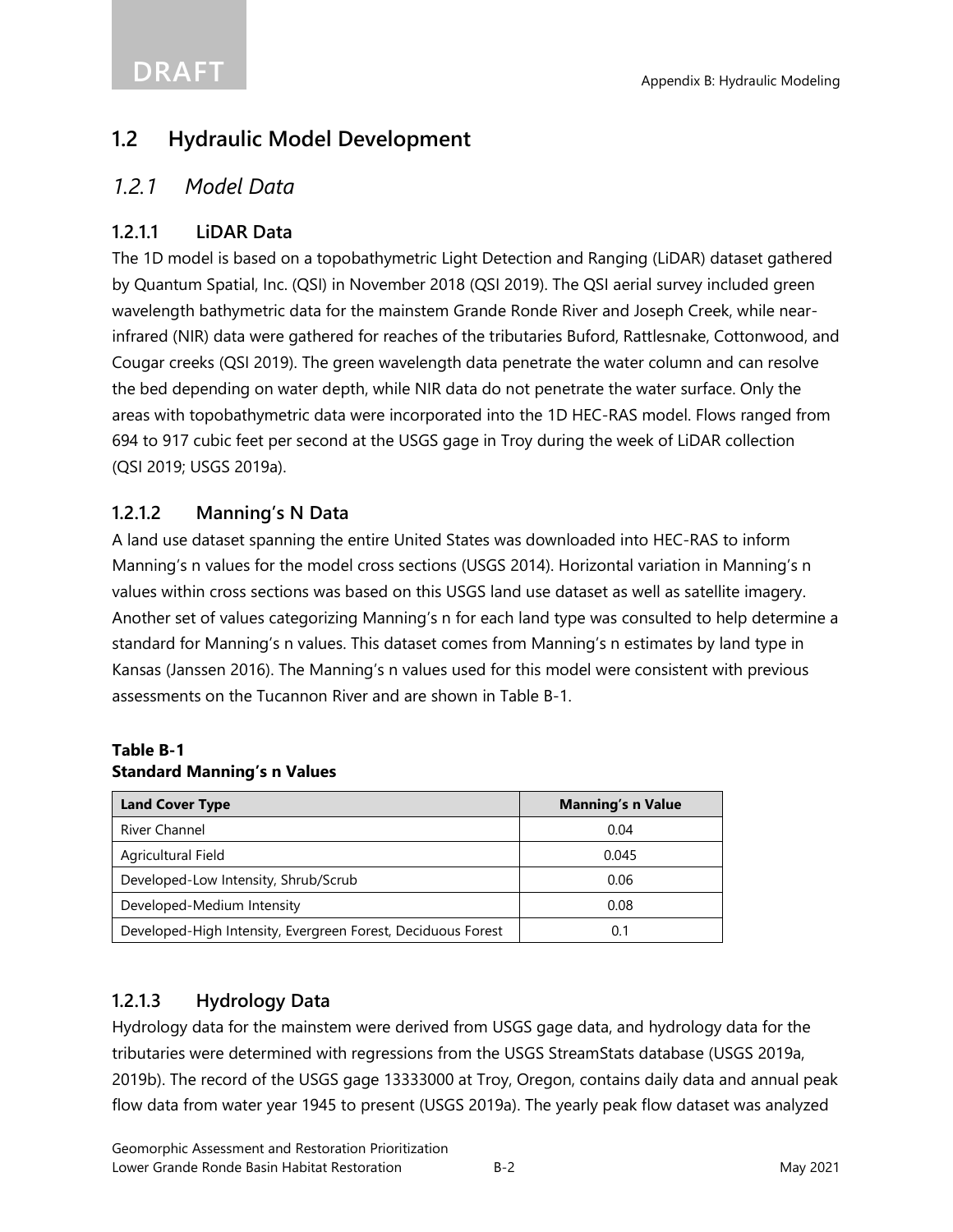using a Log-Pearson Type III distribution to estimate 2- to 100-year flood recurrence intervals for the mainstem Grande Ronde River. Summer and winter low-flow profiles for the mainstem were created using monthly average flows for August to October and December to February, respectively (USGS 2019a). Peak flow recurrence intervals for the tributaries were calculated using regressions from USGS StreamStats in Washington, while summer and winter low-flow profiles were developed using StreamStats in Oregon for the August to October and December to February 50% flow duration statistics (USGS 2019b). For both the tributaries and the mainstem, 1-year floods were estimated using curve interpolation from the 2- to 100-year floods. For all flow profiles, tributary flows were manually added at the cross section immediately downstream of the tributary. For more information on development of model hydrology, see Appendix A, Hydrologic Analysis Methods and Results.

## *1.2.2 Model Geometry*

The first step in model geometry development was manually delineating channel centerlines and approximate bank lines using both satellite imagery and LiDAR data for guidance. Next, cross sections were generated in intervals of 660 feet or 1/8 mile for both the mainstem and Joseph Creek. 1/8-mile intervals were considered sufficiently spaced to develop the backbone of the model, and additional cross sections were manually added in sections of high complexity or near islands to further resolve the model. Elevations for the cross sections were cut directly from the terrain derived from the topobathymetric LiDAR (QSI 2019), providing accurate bathymetric and floodplain elevations for the model. Manning's n data were manually entered for each cross section using the land cover data set (USGS 2014) and satellite imagery for guidance and conforming to the standards listed in Table B-1. There were few manmade levees in the Grande Ronde system besides roads. Inundated areas behind roads were modeled as ineffective flow areas, omitting them from flow velocity calculations.

## *1.2.3 Model Results*

The model produces results for water depth, velocity, inundation extent, water surface elevation, and shear stress. The modeled inundation extents at different recurrence intervals were used as inputs for channel complexity and connectivity analyses on the mainstem and tributaries. The difference between the 1-, 5-, and 10-year floods was used to assess connectivity potential in the Joseph Creek prioritization. Differences between floods from the 1-year to the 25-year flood were used to evaluate areas of potential floodplain connectivity in the mainstem and to locate specific restoration sites.

## *1.2.4 Model QA/QC*

Quality assurance/quality control (QA/QC) tasks included checking the model results for stream continuity as well as confirming flow patterns with field observations. In 1D model results, high points between cross sections may cause a discontinuity in the river. Addition of more closely spaced cross sections in these areas provides HEC-RAS a shorter distance to calculate slope, helping to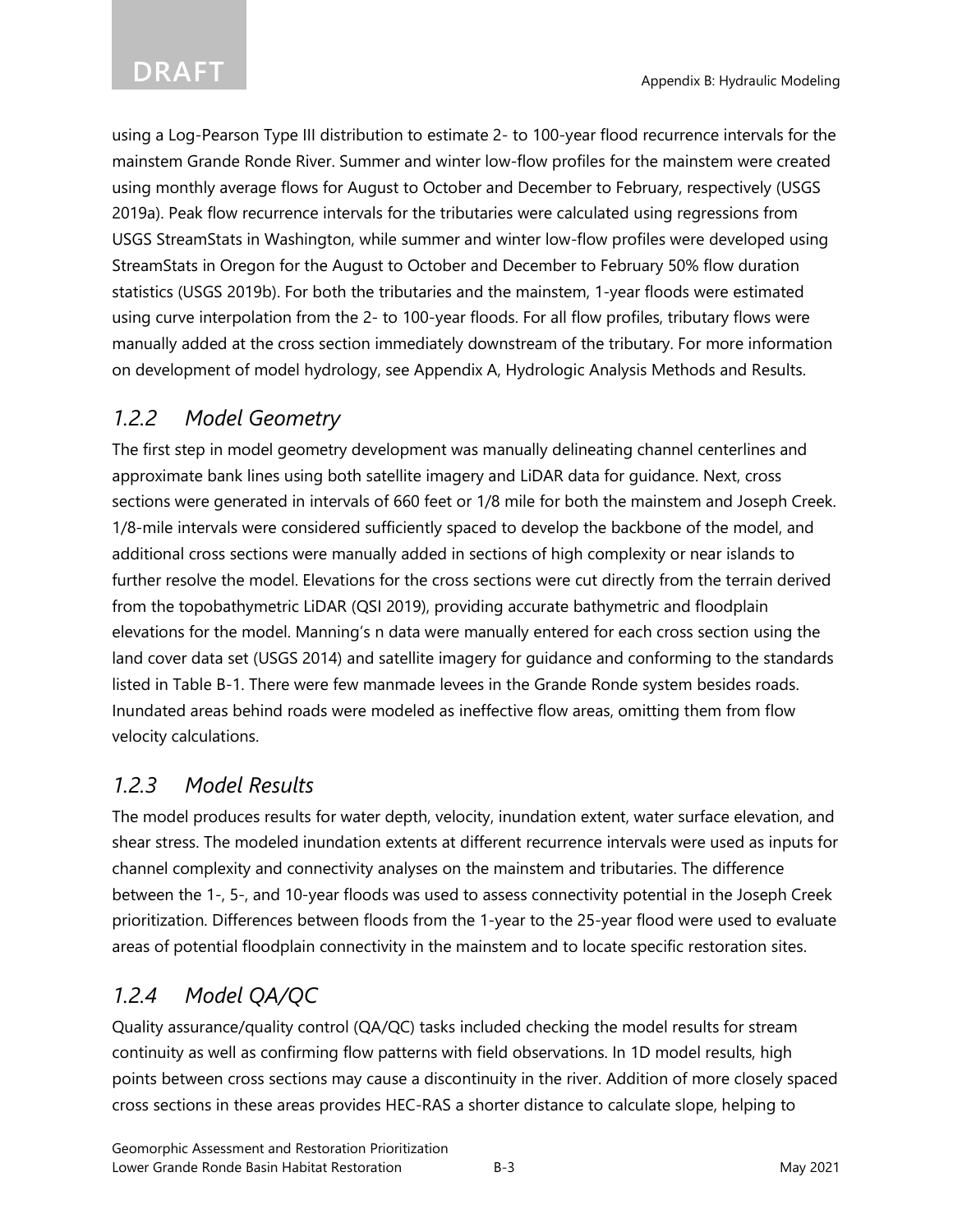eliminate these false discontinuities. In addition, inundated areas behind natural and manmade levees may appear isolated from the river. These areas were checked to ensure proper connection to the main flow. Lastly, island complexes forming multiple side channels were QC'ed. For certain flows, side channels appear to be disconnected, but addition of more cross sections provides enough resolution to render these side channels continuous.

Water depth and side channel connection were also checked following the site visit from August 26 to 29, 2019. Anchor QEA field staff walked and rafted the entire section of the mainstem Grande Ronde River included in the model, as well as sections of Joseph Creek and lower reaches of the tributary creeks to the mainstem and Joseph Creek. The field survey was conducted during the lowest summer flow conditions, providing an opportunity to QC the summer low-flow profile. Field observations were used to QC water levels in the tributary and mainstem and to confirm side channel connectivity. One inconsistency between the model and observations was observed in Joseph Creek, indicating either an avulsion since the LiDAR was gathered in November 2018 or an error in the model. The noted discrepancy is shown in Figure B-2. The model indicates the left channel is the main channel, but the field visit revealed that the left channel was dry during low flow. Ground truthing the model in the field was invaluable to the modeling process.

#### **Figure B-2**

**Discrepancy Between Model and Observations, Joseph Creek Side Channel**



Left: Joseph Creek flows from left (upstream) to right (downstream) in this image. The modeled split flow reach indicates the left channel is the main channel (as indicated by the light blue water depth output). Right: During the field visit, the view from downstream of the split looking upstream shows that the left channel is dry at low flow and the right channel is the main channel. Photograph credit: Tom Hutchison, August 29, 2019.